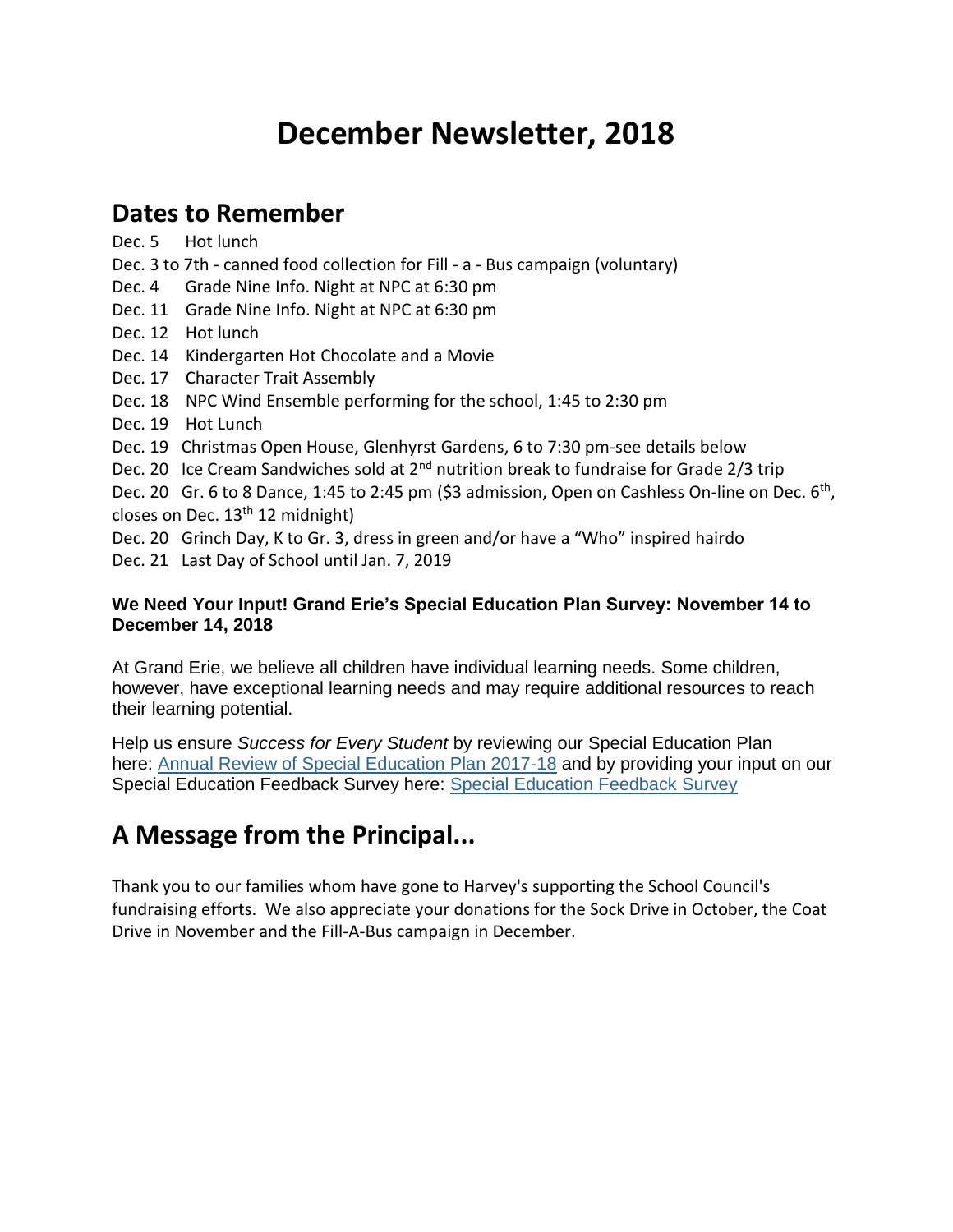

We are doing something a little different for our **December Christmas Event**. We are having an open house on **Wednesday, December 19th** from **6 to 7:30 pm** at **Glenhyrst Art Gallery**. We are asking families that have children in **K to grade 4 to come from 6 to 6:45 pm**. We're asking families with children in grades **five through eight to come from 6:45 to 7:30 pm**. If you have children in primary and junior/intermediate grades, you choose your time. We're trying to ensure the room isn't too crowded.

As Glenhyrst, you can walk around the park to see the lights, visit the art gallery where Brier Park has some art work displayed and enjoy hot chocolate and a cookie in the Coach House. There will be two tables in the Coach House for your children to do a small craft.

I want to thank Mrs. Cowan and Ms. Matheson for coaching the junior volleyball team, Mr. Neeb for coaching the intermediate boys' volleyball team, Mr. Nicholson for coaching the intermediate girls' volleyball team, Mrs. Dietrich and Mrs. Martyniuk for organizing and coordinating Strong Start, our School Council for organizing our Pizza Lunches and our Christmas Open House, to Mrs. Halabecki for organizing our Coat Drive, Mrs. Vanka for organizing our Fill-A-Bus and Mrs. Piovesan for organizing our Big Brothers/Big Sisters mentors.

I hope you have a great holiday, filled with fun, laughter and good memories.

Mrs. Brittain